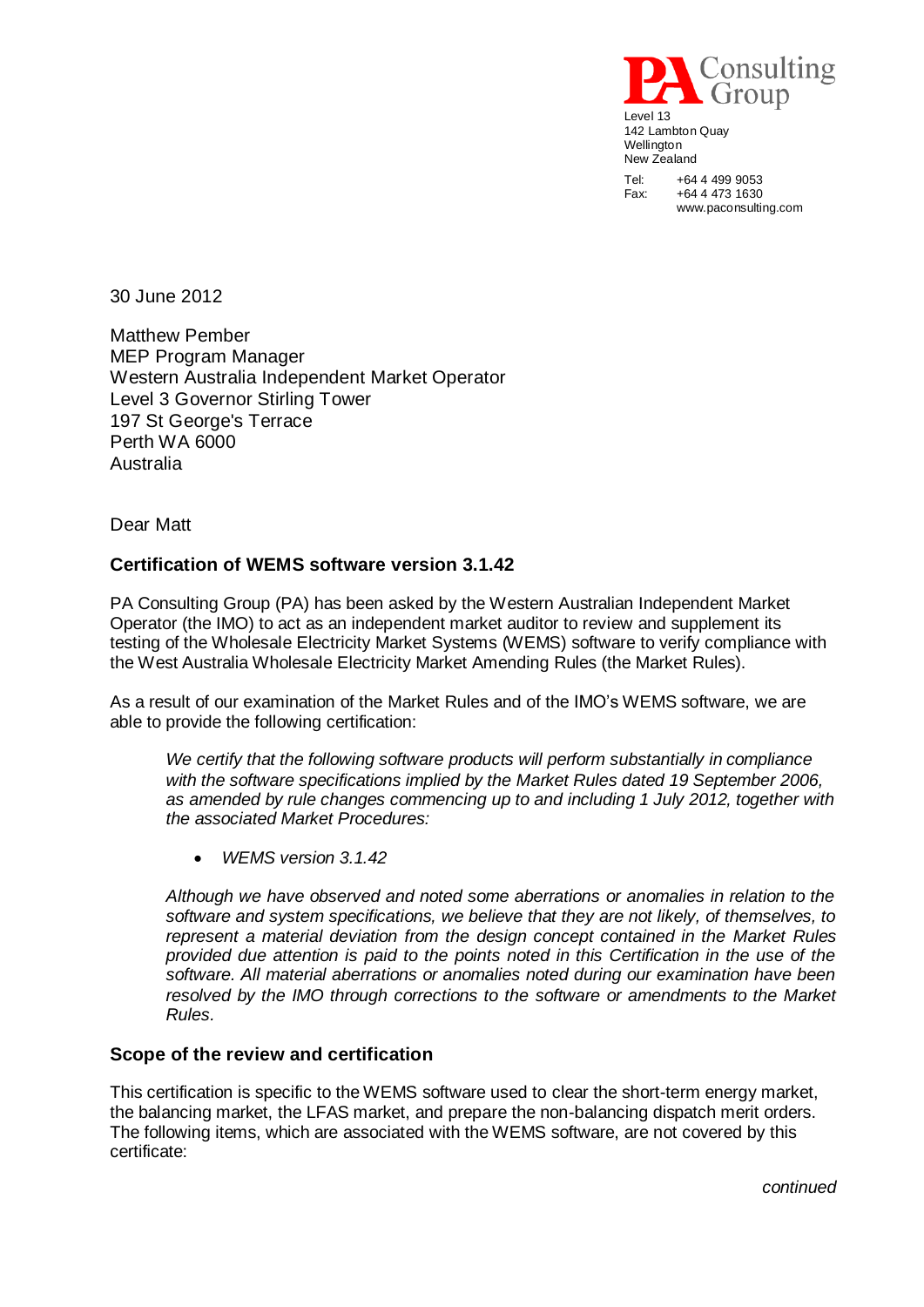

- The settlements software, which calculates the amounts due or payable to participants as a result of their market activities;
- The front-end interfaces and databases which calculate, read and store the data used by the WEMS software;
- Data transfer processes between the WEMS software and other software;

In performing the review we have:

- 1. Identified tests to determine whether the outputs of the software is consistent with those which result from the application of the formulation described in the Market Rules, and reviewed the inputs and outputs of those tests as performed by the IMO;
- 2. Identified inconsistencies and non-compliance of the software products with the Market Rules accompanied by comprehensive explanations as to how such conclusions were derived;
- 3. Made specific recommendations as to how the identified inconsistencies and noncompliance could be corrected. Where appropriate, we made recommendations as to how the Market Rules should be amended to achieve consistency with the software, which would result in a more acceptable market performance; and
- 4. Reviewed the inputs and outputs of any retests of software where fixes have been applied to confirm the new outputs are consistent with the application of the formulations described in the Market Rules.

The review does not include assuring other aspects of software performance other than the correctness of the computations performed therein. This includes, but is not limited to usability, speed and security.

### **Nature of the tests conducted and results obtained**

We have performed a detailed review of the IMO's testing of changes to the WEMS software to implement the new Balancing and Load Following markets.

In reviewing this testing, we have:

- Identified the relevant calculations set out in the Market Rules as amended by RC 2011 10, RC 2012 05 and RC 2012 08, commencing 1 July 2012;
- Reviewed IMO documentation pertaining to the function of the WEMS software;
- Reviewed inputs for the IMO's test cases;
- Identified additional test cases required to provide sufficient coverage of all changes; and
- Verified that the test inputs and outputs together demonstrate that the calculations comply with the Market Rules.

Despite the efforts that are made to educate market participants, the start of any new or restructured market raises the possibility that some market participants will be surprised by the commercial consequences of operating in the new market structure. PA does not audit potential commercial consequences for all or any market participants, although where we observed any potentially unintended consequences, we advised the IMO, and confirmed resolution where required.